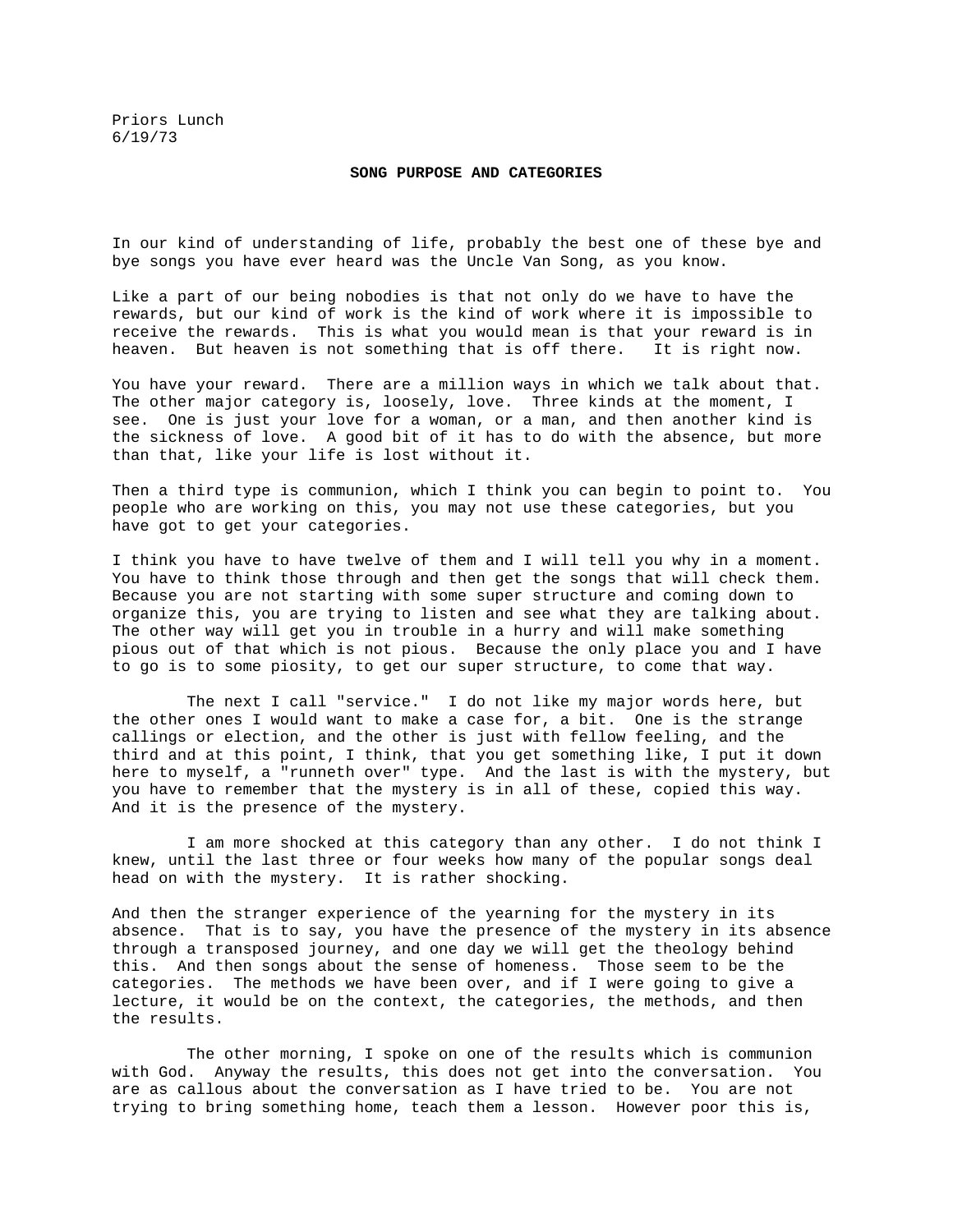these are my observations in the last few months as we have been trying this, only there was a big long gap when we first started and then finally pushed at it. The first result is that out of this comes a sense of the everpresentness of the mystery. You participate in this the rest of your life. You are doomed in one way or another to behold the face of God in every situation. Would you not like to make this into a lecture and to deal with it in terms of the terror of it and wonder filled healing of it. Both. Would you not like to deal with it under the rubric of problemlessness.

What is the name of that artist in that book you brought me. cannot remember his name (Duboufe). He made it very very clear that, for him, beauty was not a la the Greek, that is the curving form of a woman and other things. Beauty was wherever you looked, or it was the looker that created beauty and a great many of his paintings were on trash heaps. I like that. I mean, I like that. You see the face of God is in your stark daily tragedy. Without any of the tragedy going away, it is not tragedy. Without any of the problems going away, it cannot be a problem. It is God, would you not like to spell this out? I will not do that now.

 And then the second result, goodness, all of these are like unto one another. You experience the incessant bleeding of meaning in every situation. I believe that that is a good figure. Of course, it is the divine presence, but this is the other side of the incarnation. It is like, Augustine has just rocked me recently with that, "you love your neighbor in God and God in your neighbor." Now, this is the flip side of it. It is this thing here. I place it right here, the face of God and then Bullshit. What has happened is the meaning that has been tucked away inside of her being, before the foundation of the world begins to drip out, it is her meaning, if you see what I mean, and so with the squashed ant also.

 The third then is the communion with God. I think I believe that these next few years you are going to know something about this. you are going to get it thought through. You see, a new religious mode is coming into being and there is nothing you can do to stop it. When that NRM comes into being, there is a new sense of communion with the divine, whatever poetry you use, and this is beginning to happen.

 The fourth thing I touched on the other morning, and that is the indicative resolve. Kay Lush is the one who jarred me into awareness of that. When she made me aware, I saw it for a long time. That is, friends, this corporately happens. You find in yourself a resolve that you did not make. You feel like some thief stole into your inner chambers and despoiled it there and that is the resolve that you are never ever again going to allow one second of your life to pass without being aware of the presence of God. Would you not like to spell out the implications of that? Are you not awful sick and tired, as old as you are, of fighting your parents? Are you not awfully sick and tired, as long as you have been married, of fighting your spouse? Aren't you? You see, the resolve is to, it is time to, Would you not like from now on to give up feeling sorry for yourself, would you not like to be so busy not to miss one little ounce of the rich meaning of life that you just could not find the time to have a few bowls of despair? Or feeling that you have been misused, or abused, or that life was mean and brutal and that is what is behind this.

 It is about three minutes of two. Before you leave, you just be sure you see these pictures. That is turned. I believe that in painting he is doing what we are doing with pop music and just keep studying these for a few